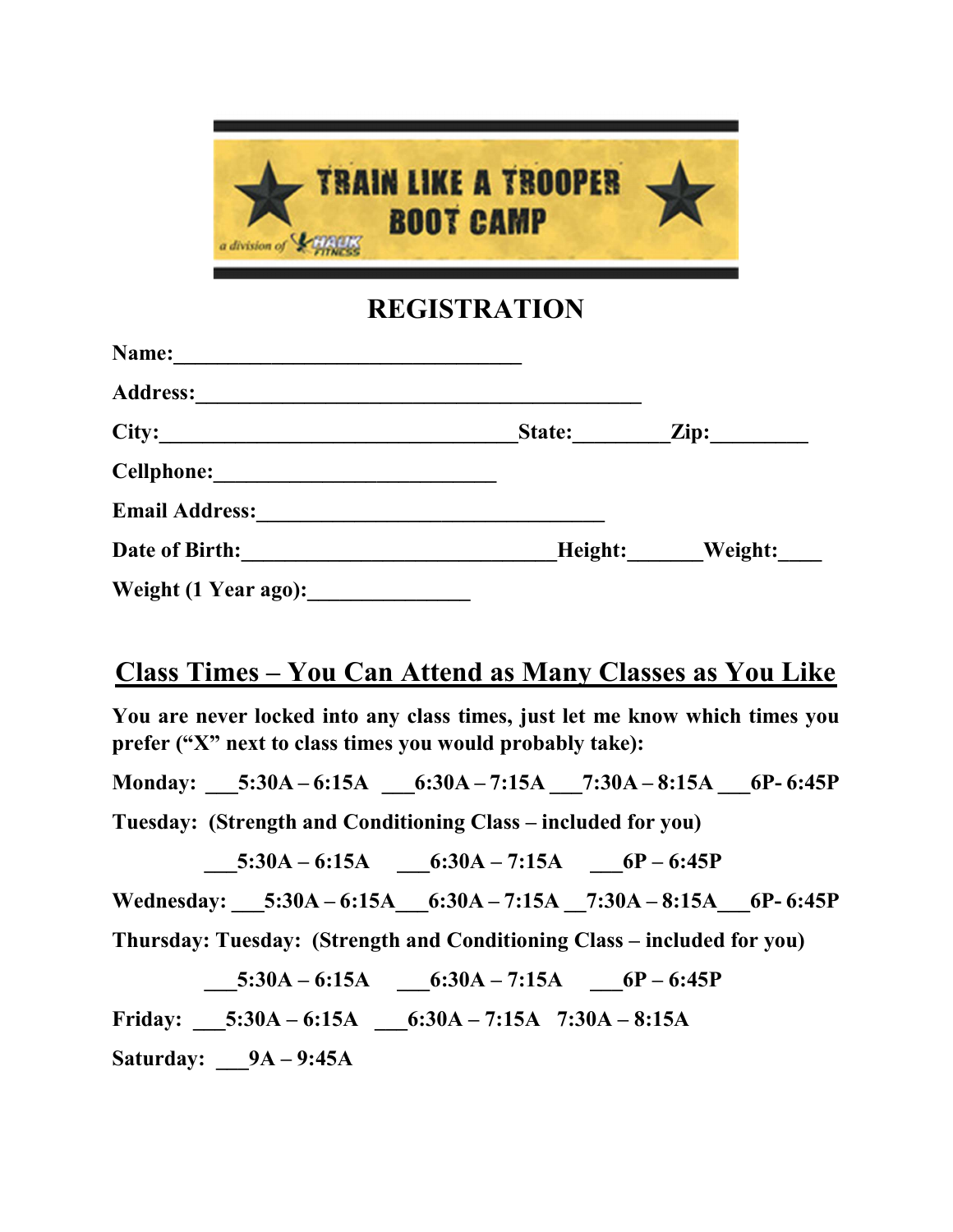## Health Inventory Information

- 1. Have you exercised within the past six (6) months?
- 2. If "Yes" please indicate what type and duration below:
- 3. Are you currently dieting?
- 4. If "Yes" please indicate what type of diet and calorie intake below:
- 5. How would you describe your eating habits?
- 6. Do you smoke? No Yes (How many cigarettes a day):
- 7. Do you drink? No Yes (How many alcoholic beverages a week):

Indicate with an "X" any disease or illness you have had or currently have:

| <b>Heart Attack</b>              | <b>Cardiac Catheterization</b> | <b>Stroke</b>                        |
|----------------------------------|--------------------------------|--------------------------------------|
| <b>High Blood Pressure</b>       | <b>Low Blood Pressure</b>      | <b>MS</b>                            |
| <b>Abnormal Stress Test</b>      | <b>Heart Trouble</b>           | <b>Diabetes</b>                      |
| <b>Coronary Bypass</b>           | <b>Angioplasty</b>             | Asthma                               |
| <b>Knee Problems/Surgery</b>     | <b>Chest Pain/Angina</b>       |                                      |
| <b>Convulsions/Seizures</b>      | <b>High Cholesterol</b>        |                                      |
| <b>Difficulty Breathing</b>      | <b>Limitations of Movement</b> |                                      |
| <b>Loss of Consciousness</b>     | <b>Back Problems/ Surgery</b>  |                                      |
| <b>Shoulder Problems/Surgery</b> |                                | <b>Irregular Heartbeat or Rhythm</b> |
| diagnosed by a Physician         |                                |                                      |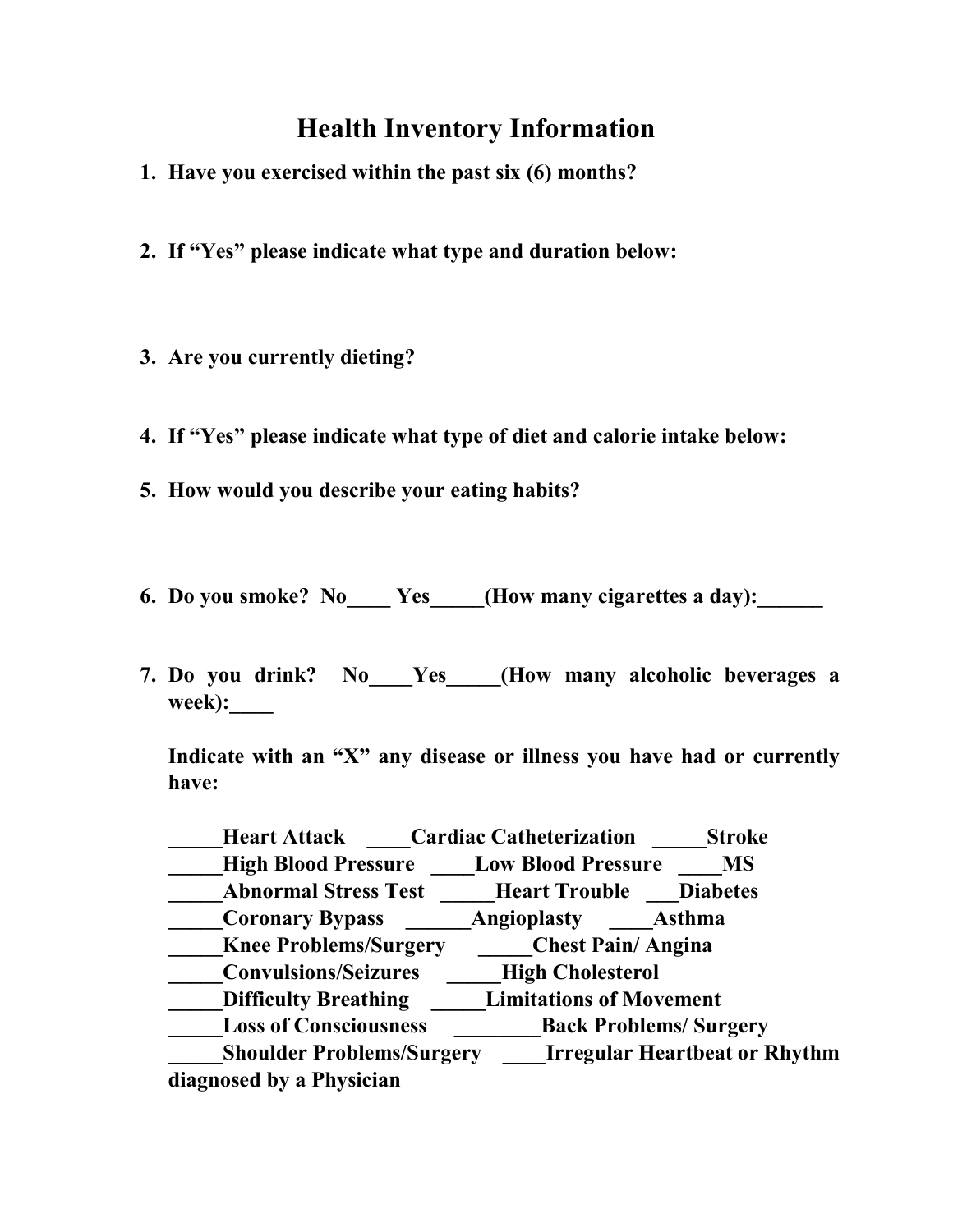If you answered "Yes" to any of the health indicators above, please explain further in detail:

8. Are you currently taking any medication?

No Yes (Please specify medication type and dosage:

9. Have you ever had a stress test? If "Yes" please explain in more detail below:

- 10. When was your last physical exam?
- 11. Cholesterol Profile: HDL LDL Total:
- 12. Is there anything else in your health history that we should know about? (If "Yes" please explain further in detail below)

#### Emergency Care Statement

I give consent to the trainers to provide emergency care to me in the form of CPR and/or First Aid in cases where deemed necessary. Any other treatment or care that is needed will be provided at my own expense.

Signature: etc. and the set of the set of the set of the set of the set of the set of the set of the set of the set of the set of the set of the set of the set of the set of the set of the set of the set of the set of the